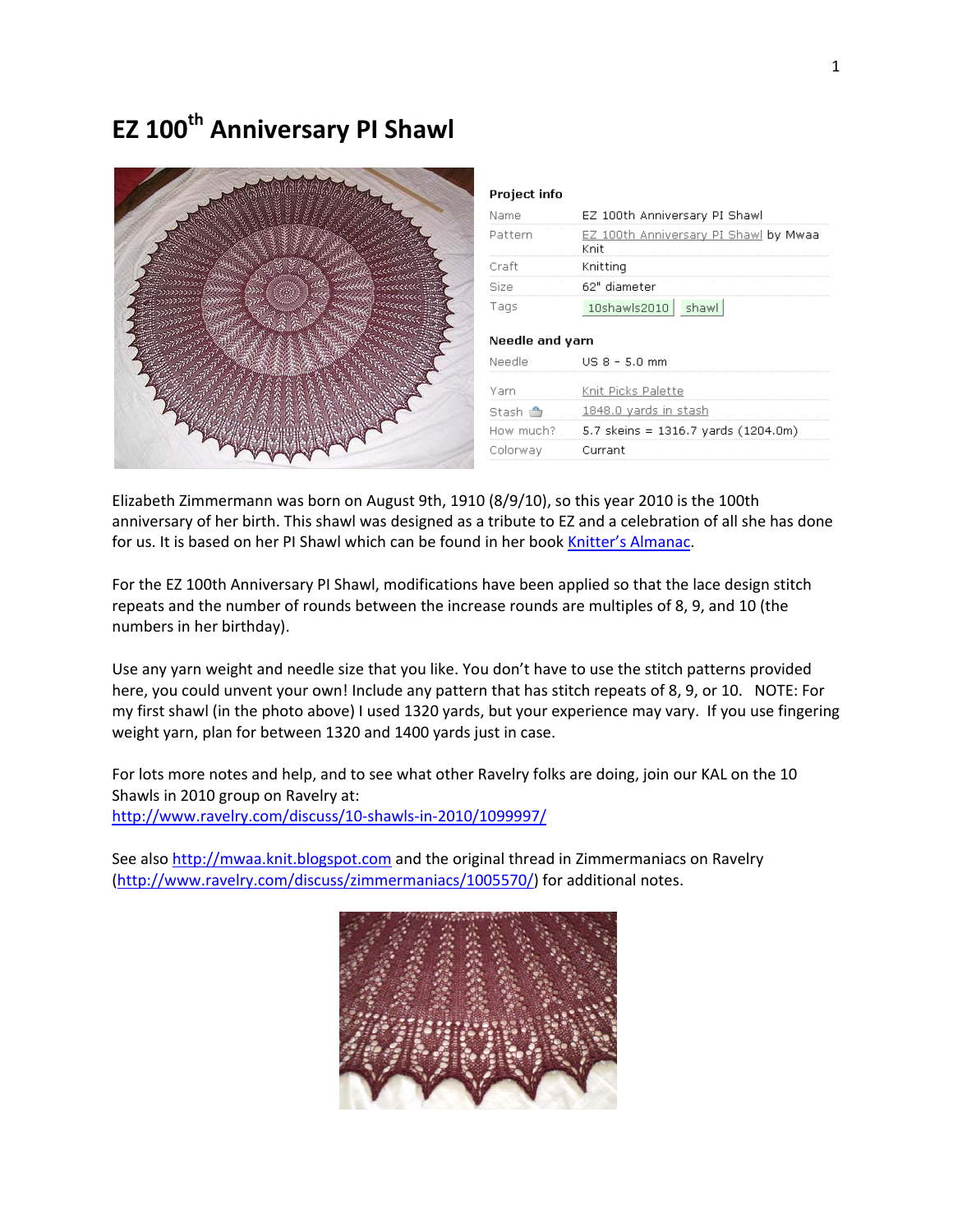This is the Gull Wings version (which has gull wings, vines, and hearts).

Cast on to 2 circular 5mm needles Cast on 9 st, divide over the 2 needles and join to work in round I was able to switch to 1 circ at 72 st

Cast on 9 Knit 2 rounds K1 yo around (18 st) Knit 3 rounds K1 yo around (36 st) Knit 8 rounds K1 yo around (72 st) Knit 10 rounds

144 stitch ring: K1 yo around (144 st) For the next 20 (10x2) rounds: Knit 2 rounds Start modified Gull Wings pattern Barbara Walker's Treasury of Knitting Patterns, page 201 Modified for knitting in the round and to make it a 9 stitch repeat It is 4 rows deep so I'll be able to do 4 repeats over 16 rows Round 1: knit Round 2: k2, k2tog, yo, k1, yo, ssk, k2 (repeat) Round 3: knit Round 4: k1, k2tog, yo, k3, yo, ssk, k1 (repeat) Repeat these 4 rounds 4 times in total (16 rounds) Knit 2 rounds

288 stitch ring: K1 yo around (288 st) For the next 40 (10x4) rounds: Knit 2 rounds Start modified Vine Lace pattern BW Treasury, page 218 Another simple 9 stitch 4 row pattern, modified to knit in the round Round 1: knit Round 2: k1, yo, k2, ssk, k2tog, k2, yo (repeat) Round 3: knit Round 4: yo, k2, ssk, k2tog, k2, yo, k1 (repeat) Repeat these 4 rounds 9 times in total (36 rounds) Knit 2 rounds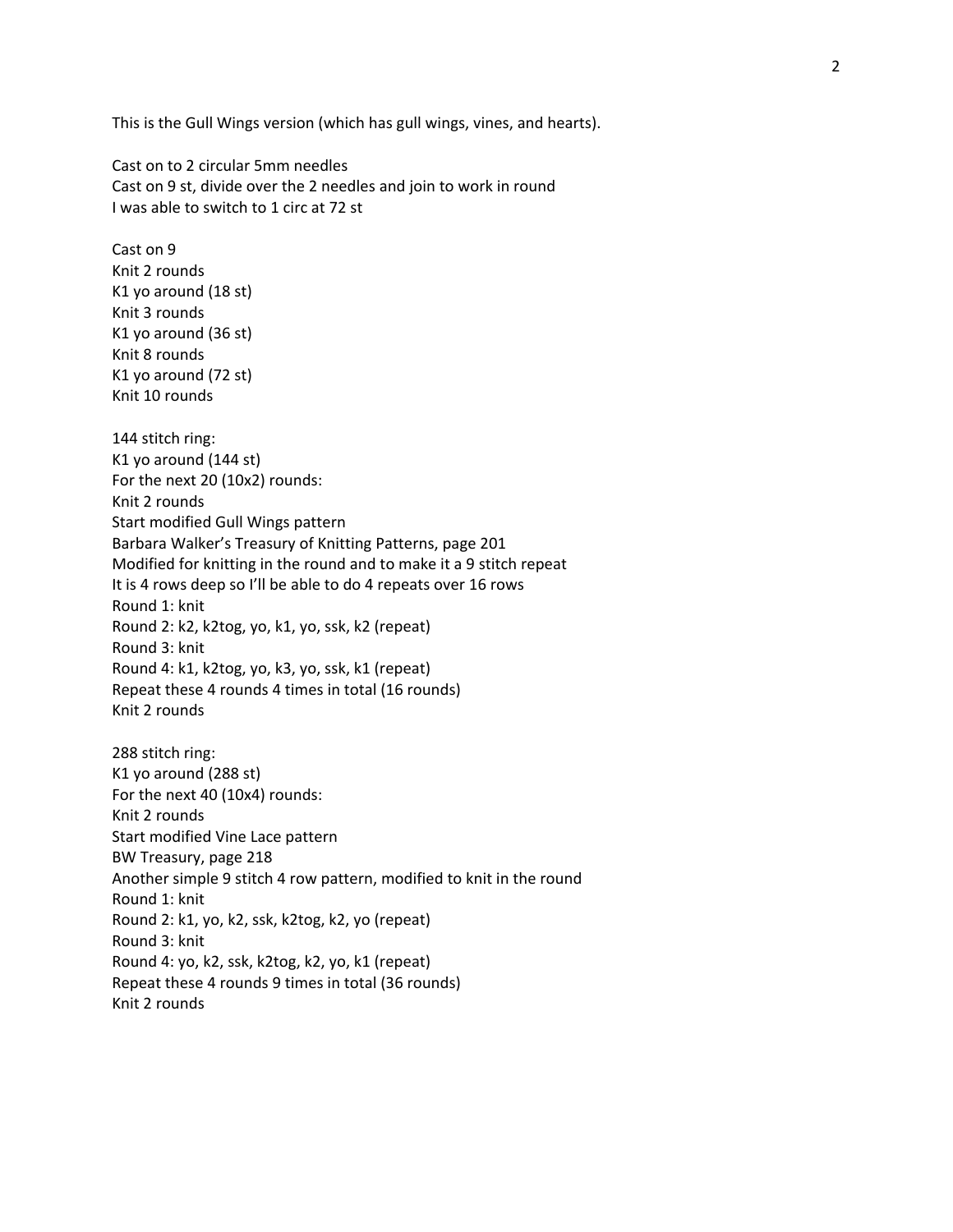576 stitch ring: K1 yo around (576 st) For the next 45 (9x5) rounds: Knit 2 rounds Start modified Gull Wings pattern Round 1: knit Round 2: k2, k2tog, yo, k1, yo, ssk, k2 (repeat) Round 3: knit Round 4: k1, k2tog, yo, k3, yo, ssk, k1 (repeat) Repeat these 4 rounds 10 times in total (40 rounds) Knit 3 rounds

## Border:

K2tog, yo around (to produce eyelets)

Tulip Lace pattern (sometimes called Snowdrop) from Maggie Righetti's Knitting in Plain English (page 166). Modified to reduce pattern from 12 to 9 stitches, and to knit in the round. I think the pattern looks a lot like hearts. Modifications produced a simple 9 stitch 8 row pattern. Note that this 8 row pattern is defined by rounds 3‐10 (below) but I began with the last 2 rounds so that the top of the first row of tulips (hearts) was better defined.

For the next 20 (10x2) rounds: Knit 2 rounds Round 1: k1, yo, (sl1, k2tog, psso), yo, k1, yo, ssk, k2tog, yo (repeat) Round 2: knit Round 3: k5, yo, ssk, k2tog, yo (repeat) Round 4: knit Round 5: k5, yo, ssk, k2tog, yo (repeat) Round 6: knit Round 7: yo, ssk, k1, k2tog, yo, k4 (repeat) Round 8: knit Round 9: k1, yo, (sl1, k2tog, psso), yo, k1, yo, ssk, k2tog, yo (repeat) Round 10: knit Repeat rounds 3‐10 one more time

mwaa's very stretchy bind off (combines the knit part of JSSBO with a setup round of k1 yo): K1 yo around (1152 st) Reverse yo (wrap yarn from back to front over top of right needle), k1, pass the yo strand over the stitch just knitted and off the right needle Repeat this for every stitch and bind off each stranded stitch as you go around.

Alternative bind off (uses less yarn) K1 yo around (1152 st) Use needle 1 mm larger (I used 6mm) to bind off in purl.

Charts for the stitch patterns Gull Wings, Hearts, and Vines can be found on the next page.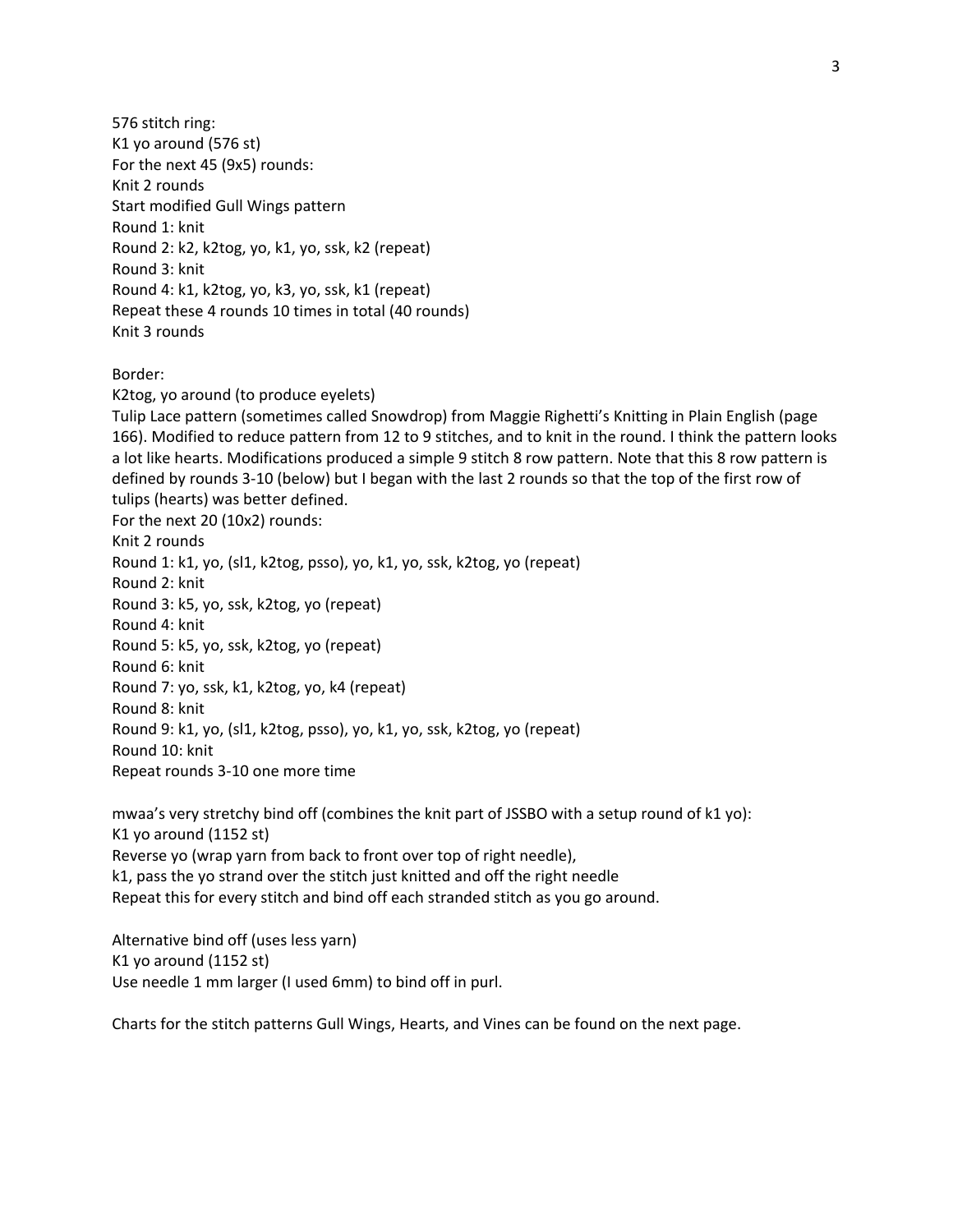Thanks to dartfrog911 for making these charts for us.

- A sl1, k2tog, psso
- 0 yarn over
- $\setminus$  ssk
- / k2tog

All rounds for which the number is missing are knit plain.





|  |  | <b>Gull wings</b> |  |  |  |
|--|--|-------------------|--|--|--|



Shawl by Mwaa Knit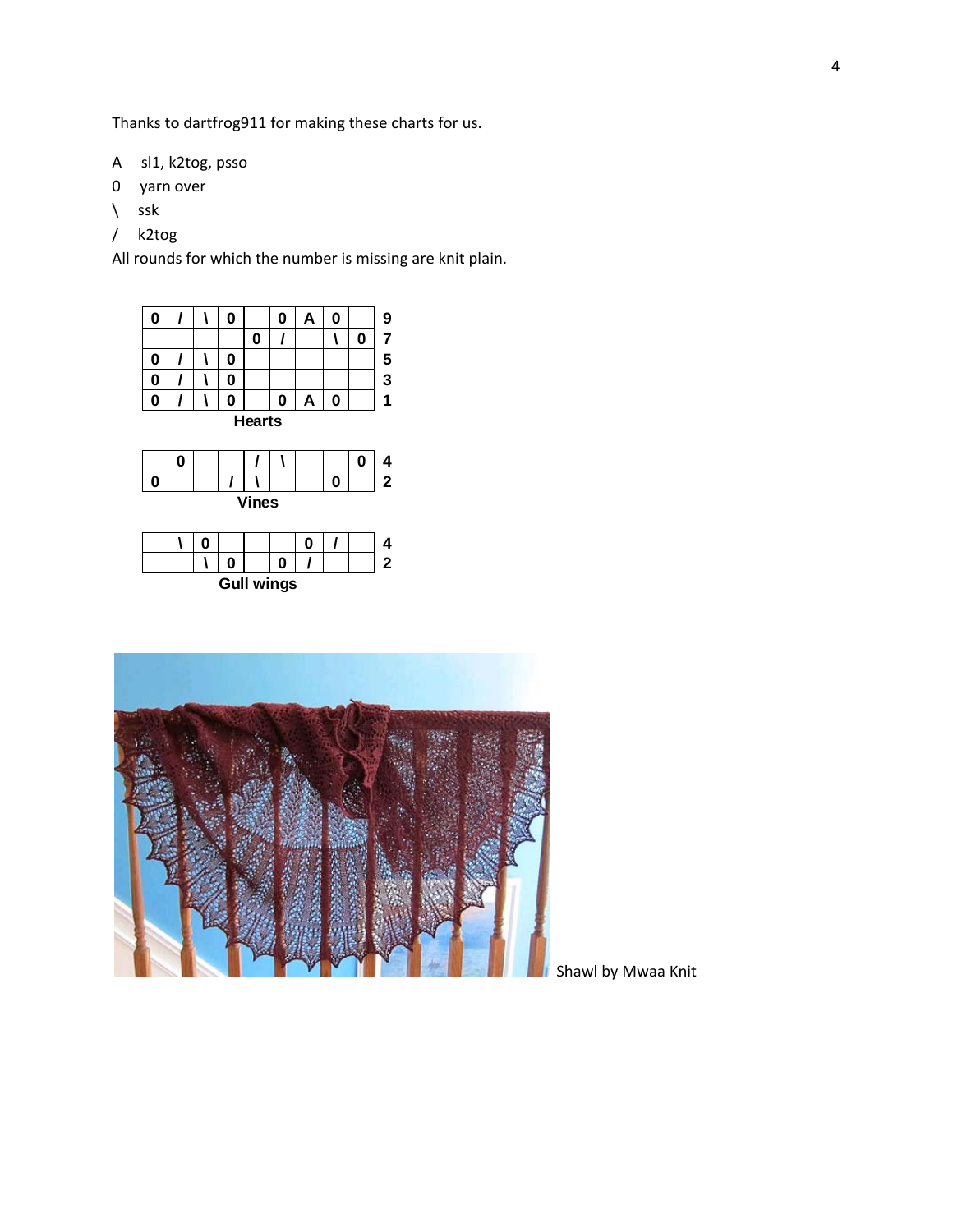**Hearts and Vines for EZ** is the second version of the EZ 100<sup>th</sup> Anniversary PI Shawl. This one does not have the Gull Wings pattern. It has lots of hearts and vines.



#### Project info

| Name      | Hearts and Vines for EZ                       |  |  |  |  |  |  |
|-----------|-----------------------------------------------|--|--|--|--|--|--|
| Pattern   | EZ 100th Anniversary PI Shawl by Mwaa<br>Knit |  |  |  |  |  |  |
| Craft     | Knitting                                      |  |  |  |  |  |  |
| Size      | 64" diameter                                  |  |  |  |  |  |  |
| Tags      | pi<br>shawl<br>10shawls2010                   |  |  |  |  |  |  |
|           |                                               |  |  |  |  |  |  |
|           | Needle and yarn                               |  |  |  |  |  |  |
| Needle    | US 8 - 5.0 mm                                 |  |  |  |  |  |  |
| Yarn      | Knit Picks Palette                            |  |  |  |  |  |  |
| Stash n   | 1617.0 yards in stash                         |  |  |  |  |  |  |
| How much? | 5.88 skeins = 1358.3 yards $(1242.0m)$        |  |  |  |  |  |  |
| Colorway  | 0985 Lipstick                                 |  |  |  |  |  |  |
|           |                                               |  |  |  |  |  |  |

Cast on to 2 circular 5mm needles Cast on 9 st, divide over 2 needles and join to work in round I was able to switch to 1 circ at 72 st

Cast on 9 Knit 2 rounds K1 yo around (18 st) Knit 3 rounds K1 yo around (36 st) Knit 8 rounds





### 72 st ring:

# K1 yo around (72 st)

Start Heart pattern. Based on the Tulip Lace pattern (sometimes called Snowdrop) from Maggie Righetti's Knitting in Plain English (page 166). Modified to reduce pattern from 12 to 9 stitches, and to knit in the round. I think the pattern looks a lot like hearts. Modifications produced a simple 9 stitch 8 row pattern. Note that this 8 row pattern is defined by rounds 3-10 (below) but I began with the last 2 rounds so that the top of the first row of hearts was better defined.

Knit 1 round (this is a bit of a fudge but I need this round)

#### For the next 10 rounds:

Round 1: k1, yo, (sl1, k2tog, psso), yo, k1, yo, ssk, k2tog, yo Round 2: knit Round 3: k5, yo, ssk, k2tog, yo Round 4: knit Round 5: k5, yo, ssk, k2tog, yo Round 6: knit Round 7: yo, ssk, k1, k2tog, yo, k4 Round 8: knit Round 9: k1, yo, (sl1, k2tog, psso), yo, k1, yo, ssk, k2tog, yo Round 10: knit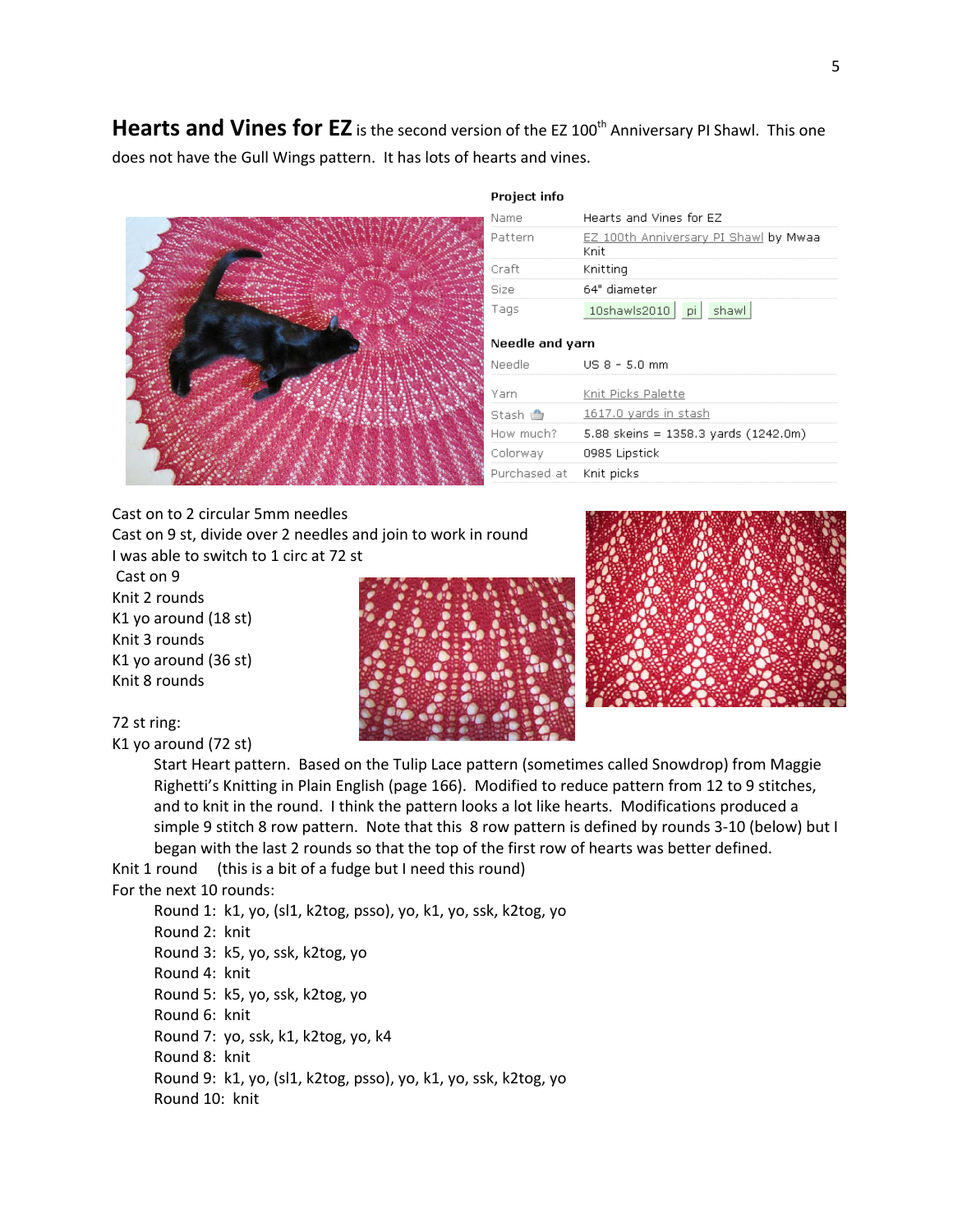144 stitch ring: K1 yo around (144 st) For the next 20 (10x2) rounds: Knit 2 rounds Start modified Vine Lace pattern Barbara Walker's Treasury, page 218 A simple 9 stitch 4 row pattern, modified to knit in the round Round 1: knit Round 2: k1, yo, k2, ssk, k2tog, k2, yo (repeat) Round 3: knit Round 4: yo, k2, ssk, k2tog, k2, yo, k1 (repeat) Repeat these 4 rounds 4 times in total (16 rounds) Knit 2 rounds 288 stitch ring: K1 yo around (288 st) Start Heart pattern. Knit 1 round (this is a bit of a fudge but I need this round) For the next 40 (10x4) rounds: Round 1: k1, yo, (sl1, k2tog, psso), yo, k1, yo, ssk, k2tog, yo Round 2: knit Round 3: k5, yo, ssk, k2tog, yo Round 4: knit Round 5: k5, yo, ssk, k2tog, yo Round 6: knit Round 7: yo, ssk, k1, k2tog, yo, k4 Round 8: knit Round 9: k1, yo, (sl1, k2tog, psso), yo, k1, yo, ssk, k2tog, yo Round 10: knit Repeat rounds 3‐10 five times in total (40 rounds) 576 stitch ring: K1 yo around (576 st) For the next 45 (9x5) rounds: Start modified Vine Lace pattern Round 1: knit Round 2: k1, yo, k2, ssk, k2tog, k2, yo (repeat) Round 3: knit Round 4: yo, k2, ssk, k2tog, k2, yo, k1 (repeat) Repeat these 4 rounds 11 times in total (44 rounds) Knit 1 round